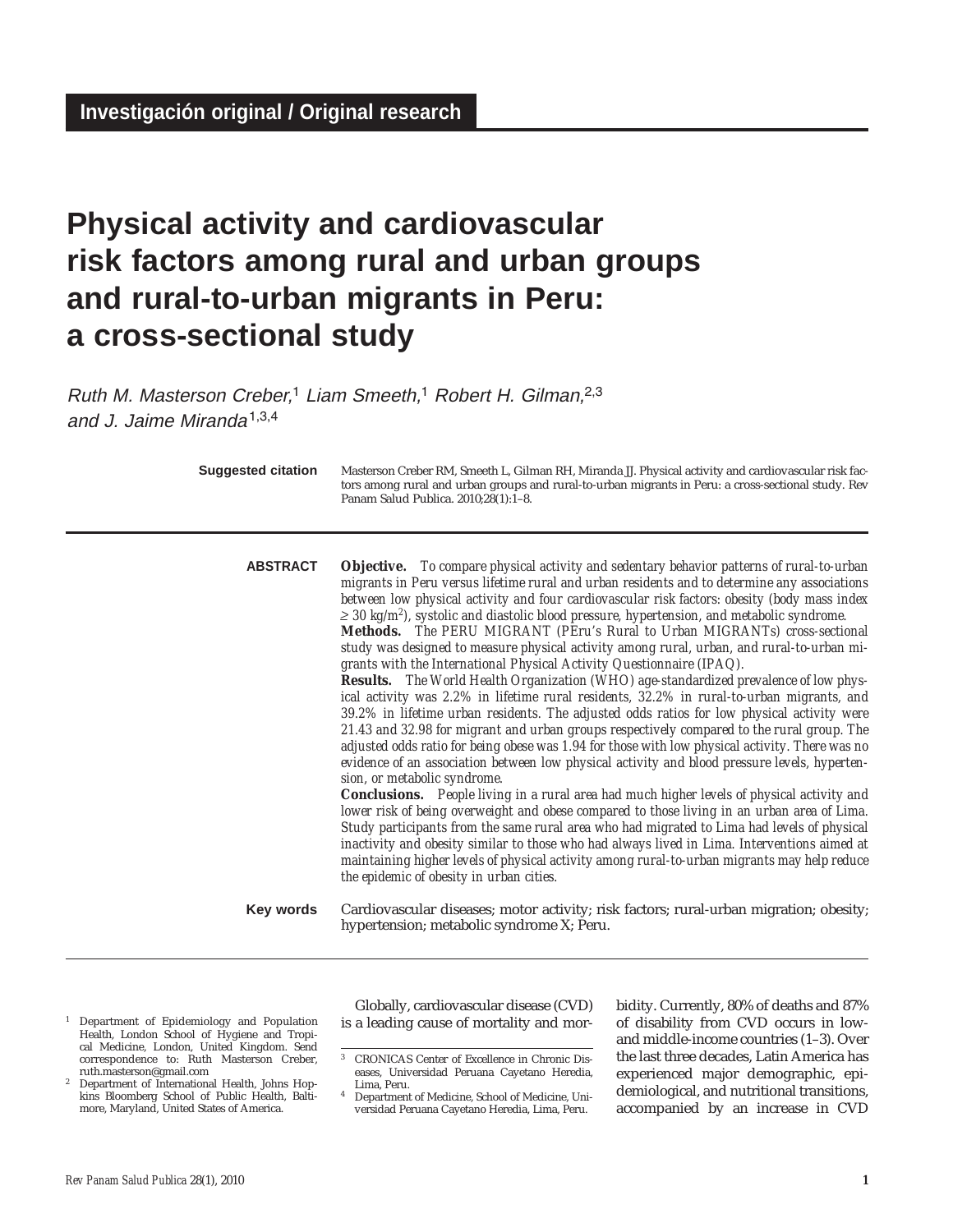morbidity and mortality (4). At least 75% of the burden of CVD in Latin America is attributed to tobacco use, physical inactivity, and unhealthy diet (2).

Since the publication of Dr. Jeremy Morris' study on the risk of coronary artery disease and physical activity in 1953, the public health community has been aware of the protective effect of physical activity on cardiovascular outcomes (5). Physical activity reduces the risk of CVD and type 2 diabetes by improving glucose metabolism, reducing body fat, and lowering blood pressure. Though the health benefits of regular physical activity are widely recognized, sedentary lifestyles are predominant in urban areas worldwide and are one of the top five major risk factors for CVD (6). The threat of inactivity in Latin America constitutes a substantial risk factor for many noncommunicable diseases because 60% of people live in urban environments (7). In 2000, an estimated 119 000 deaths were attributed to inactive lifestyles in Latin America. This makes physical inactivity one of the five most important causes of ill health and premature death in Latin America (7).

Over the past 30 years, Peru has had a large-scale population migration from rural villages in the Andes mountains to urban areas. This migration has been fueled by political instability in rural regions. The current research, known as the PERU MIGRANT (PEru's Rural to Urban MIGRANTs) study, investigated the magnitude of difference in CVD risk factors between rural-to-urban migrant, rural, and urban groups (8). The primary objective was to describe the differences in physical activity and sedentary behavior between rural-to-urban migrants and lifetime rural and urban residents. It also investigated the association between low physical activity and four cardiovascular risk factors: obesity (body mass index [BMI]  $\geq 30 \text{ kg/m}^2$ , as per World Health Organization [WHO] criteria (9)); systolic blood pressure (SBP) and diastolic blood pressure (DBP); hypertension, and metabolic syndrome.

#### **MATERIALS AND METHODS**

#### **Study population**

The PERU MIGRANT study is a crosssectional survey of three populationbased groups. The fieldwork for this study was completed in 2007. The study was designed to investigate the magnitude of difference in CVD risk factors among rural, urban, and rural-to-urban residents in Peru. Detailed methods of the study have been published (8).

The rural participants  $(n = 201)$  were born and living in the rural mountainous region of Ayacucho. The urban residents (*n* = 201) were born and living in the capital city of Lima, and the rural-to-urban migrants (*n* = 583) moved from Ayacucho to Lima. The method of selection was a single-stage simple random sampling from censuses from 2007 and 2000 in rural and urban settings respectively. In each of the three study groups, all permanent residents aged 30 years and older were eligible for the study, excluding pregnant women and those with mental disorders.

The sample size required for this study was estimated based on the main outcomes of interest: physical activity levels and obesity. Comparing the rural and migrant groups, the study had 90% power at 5% significance level to detect a difference of 10% versus 20% prevalence of low physical activity. This was a conservative power estimate given that the difference between the rural and migrant groups was expected to be slightly less than the difference between the rural and urban groups. To detect the difference in obesity (22.5% versus 15% in the low and high physical activity groups respectively), the study had 88% power at 5% significance level.

The study sample was frequencymatched on age and sex. The International Physical Activity Questionnaire (IPAQ) and standard questionnaires on demographic, socioeconomic, migration, and other risk factors were used. Community health workers with previous experience enrolled participants and conducted face-to-face interviews (8).

#### **Ethics**

Ethical approval for this study was obtained from ethics committees at Universidad Peruana Cayetano Heredia (UPCH) in Peru and London School of Hygiene and Tropical Medicine in the United Kingdom. All participants signed a written consent form to participate in the study. The purpose of the study was explained to each of the study participants and informed consent was obtained in accordance with international standards for ethical research in developing countries (10, 11).

### **Measurement of physical activity**

In accordance with the IPAQ protocol, the categorical physical activity levels were coded based on total days of physical activity and metabolic equivalents of task (MET) minutes per week. Moderate physical activity was coded as five or more days of any combination of walking and moderate- or vigorous-intensity activities achieving at least 600 MET minutes per week. High physical activity was coded as seven or more days of any combination of walking and moderateor vigorous-intensity activities achieving a minimum total physical activity of at least 3 000 MET minutes per week. Sedentary physical activity was defined as less than 150 MET minutes in one week. Those with low physical activity did not meet the moderate or high physical activity criteria. The binary physical activity category combined moderate and high levels of physical activity because both levels of activity meet the minimum criteria for health-enhancing physical exercise (12).

## **Measurement of height, weight, and cardiovascular risk factors**

Height was measured to the nearest 0.1 cm using a stadiometer. Weight was measured to the nearest 0.05 kg using a SECA 940 electronic scale, with individuals wearing light clothes. All measurements in both rural and urban areas were made by the same trained personnel (8). BMI was calculated as weight in kilograms divided by height in meters squared. The categories of obese and overweight/obese were derived using standardized cutoffs (Table 1). Blood pressure was measured from the right arm, with the individual seated, using an arm support and a cuff (sized appropriately for arm circumference) with an oscillometric device (Omron M5-I, Omron Healthcare Co. Ltd., Kyoto, Japan). Hypertension was defined according to criteria established in The Seventh Report of the Joint National Committee on Prevention, Detection, Evaluation, and Treatment of High Blood Pressure (13) and European Society of Hypertension/ European Society of Cardiology 2007 guidelines for management of arterial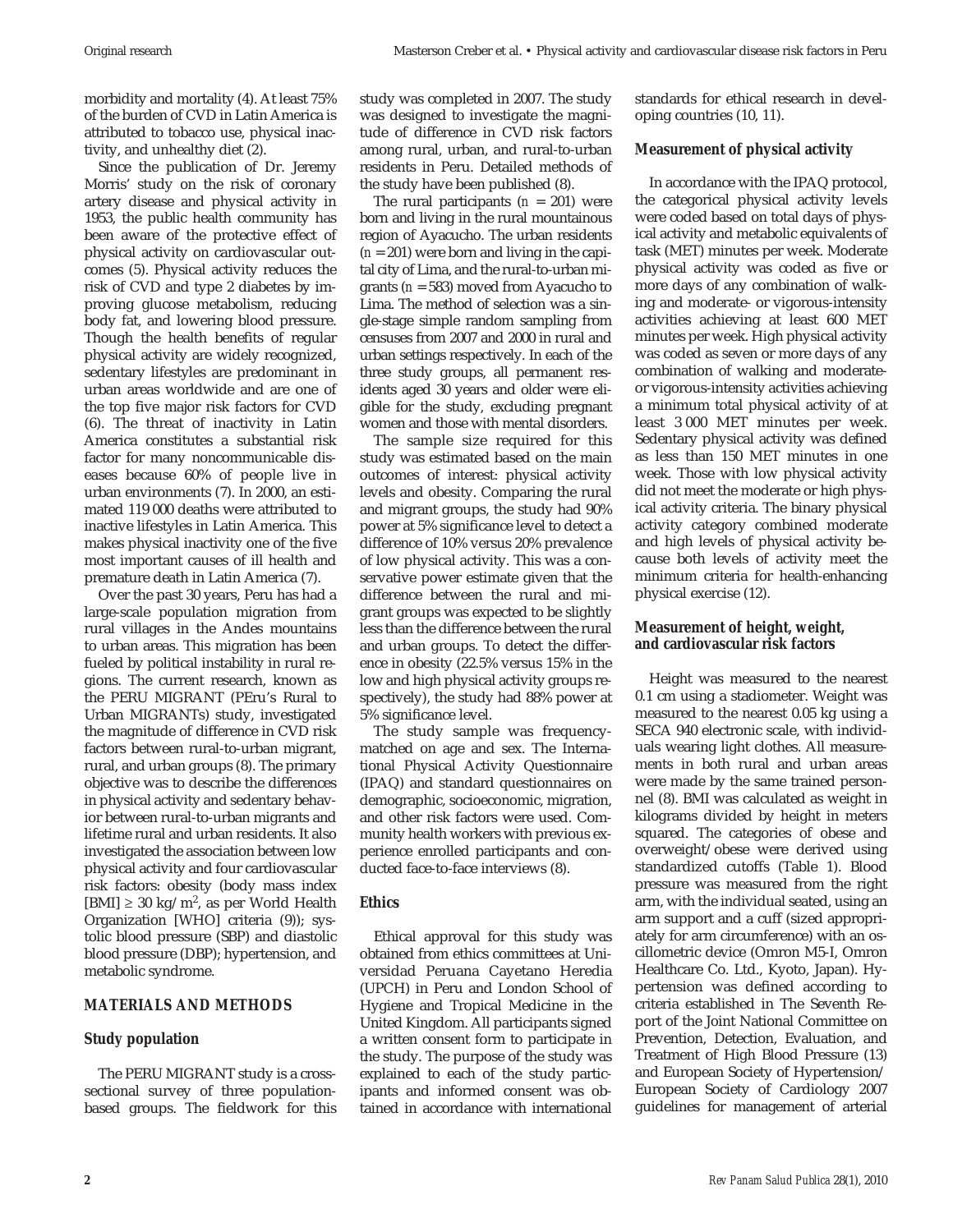#### **TABLE 1. Definitions of categorical and continuous cardiovascular risk factors**

| Variable                         | Type                     | Definition / measurement technique                                                                                                                                                                                                                                                                                                                                                                                                                                                              |
|----------------------------------|--------------------------|-------------------------------------------------------------------------------------------------------------------------------------------------------------------------------------------------------------------------------------------------------------------------------------------------------------------------------------------------------------------------------------------------------------------------------------------------------------------------------------------------|
| <b>BMI</b> <sup>a</sup>          | Categorical              | Underweight: $<$ 18.5 kg/m <sup>2</sup><br>Normal: $\geq 18.5 \text{ kg/m}^2 - < 25 \text{ kg/m}^2$<br>Overweight: $\geq$ 25 kg/m <sup>2</sup> – < 30 kg/m <sup>2</sup><br>Obese: $\geq$ 30 kg/m <sup>2</sup>                                                                                                                                                                                                                                                                                   |
| Overweight or obese <sup>b</sup> | Binary                   | No: BMI $<$ 25 kg/m <sup>2</sup><br>Yes: BMI $\geq$ 25 kg/m <sup>2</sup>                                                                                                                                                                                                                                                                                                                                                                                                                        |
| Obese                            | Binary                   | No: BMI $<$ 30 kg/m <sup>2</sup><br>Yes: BMI $\geq$ 30 kg/m <sup>2</sup>                                                                                                                                                                                                                                                                                                                                                                                                                        |
| <b>SBPc</b><br><b>DBPd</b>       | Continuous<br>Continuous | Mean of the last two SBP measurements<br>Mean of the last two DBP measurements                                                                                                                                                                                                                                                                                                                                                                                                                  |
| Hypertension <sup>e</sup>        | Binary                   | Yes: SBP $\geq$ 140 mmHg or DBP $\geq$ 90 mmHg, or self report of<br>physician diagnosis and currently receiving antihypertensive<br>medication                                                                                                                                                                                                                                                                                                                                                 |
| Metabolic syndrome <sup>f</sup>  | Binary                   | $\geq$ 3 of the following:<br>Glucose: $\geq$ 5.6 mmol/L or drug treatment for elevated blood glucose<br>HDL-C <sup>g</sup> : < 1.0 mmol/L (men), < 1.3 mmol/L (women), or drug<br>treatment for low HDL-C with one or more fibrates or niacin<br>Triglycerides: $\geq 1.7$ mmol/L (150 mg/dL) or drug treatment with one<br>or more of fibrates or niacin<br>Obesity: waist $\geq$ 102 cm (men) or $\geq$ 88 cm (women)<br>Hypertension: $\geq$ 130/85 mmHg or drug treatment for hypertension |

 $a$  BMI = body mass index.

b As per World Health Organization criteria (9).

<sup>c</sup> SBP = systolic blood pressure.

<sup>d</sup> DBP = diastolic blood pressure.

e As per criteria established by the Joint National Committee on Prevention, Detection, Evaluation, and Treatment of High Blood Pressure (13) and European Society of Hypertension/European Society of Cardiology 2007 guidelines (14).

<sup>f</sup> As per criteria established by the American Heart Association in 2005 (15).

<sup>g</sup> HDL-C = high-density lipoprotein cholesterol.

hypertension (14). Metabolic syndrome was defined based on the criteria established by the American Heart Association in 2005 (15).

#### **Statistical methods**

Reporting analyses were based on the guidelines advocated by the international collaborative initiative known as STROBE (STrengthening the Reporting of OBservational studies in Epidemiology) (16, 17). The standardized methodology advocated in the IPAQ guidelines was used for data management and analysis to ensure consistency with other studies using the IPAQ physical activity questionnaire (18).

The distribution of low and moderate/ high physical activity and sedentary behavior were described as frequencies and percentages across demographic, socioeconomic, and categorical cardiovascular outcomes (hypertension, BMI categories, obese, obese/overweight, and metabolic syndrome) and as a mean ( $\pm$  standard deviation [SD]) for continuous cardiovascular outcomes (BMI, SBP, and DBP). Direct standardization to the WHO standard population (19) was used to calculate agestandardized prevalence by seven fiveyear age groups (30–34, 35–39, 40–44, 45–49, 50–54, 55–59, and  $\geq 60$  years old).

The Pearson chi-square test and *P*values were used to determine the strength of the association between the variables. The variables age, sex, socioeconomic status, and highest level of parental education were considered potential confounders and adjusted for with a step-wise approach using three models: 1) age and sex, 2) age, sex, and assets, 3) age, sex, assets, and highest level of parental education.

Multivariable logistic regression was used for the analysis of categorical outcomes and linear regression was used to analyze continuous outcomes. The results of logistic regression were expressed as odds ratios (ORs) with 95% confidence intervals (CIs), and multivariable logistic regression was used to adjust for confounding factors. The linear regression results for continuous outcomes were expressed as a β-coefficient and 95% CI. The baseline group for physical activity was

the moderate/high group and the baseline group for migrant status was the rural group. STATA version 10 was used for all statistical analyses and power calculations (StataCorp LP, College Station, Texas, United States). All statistical analysis for this study was performed in 2009.

#### **RESULTS**

The overall response rate was 61.6% for the original PERU MIGRANT study with higher response rates in the rural group compared with the urban or migrant groups. Nonresponders did not differ by sex in the migrant and rural groups; however, 70% of the refusals in the urban group were male. Among the males who refused, a higher proportion had completed secondary-level education (70.3% in urban nonresponders versus 56.6% in urban responders). Most refusals were in the oldest age group ( $\geq 60$ years old) in all study groups. The final population studied included similar proportions of age and sex in the strata to control any potential nonresponse biases due to age and sex differences (8).

Information was collected from 994 participants. Only those with completed questionnaires were included in the analysis. A total of four participants had missing clinical measurements and laboratory analysis and five had missing information in the physical activity questionnaire. The total number of participants included in this analysis was 985.

Table 2 presents the demographic and socioeconomic characteristics of the study sample by physical activity levels. The distributions of cardiovascular risk factors in the study sample are presented in Table 3. A higher proportion of participants with low physical activity compared to moderate/high physical activity were obese or overweight.

The most striking difference in physical activity was that low physical activity was almost 18 times higher in the urban group compared to the rural group. The odds of having low levels of physical activity were strongly associated with migrant status (Table 4). There was no evidence of a difference in the odds of low physical activity within the seven age groups or between genders after adjustment for all socio-demographic correlates studied.

Those who reported low levels of physical activity had 1.62 (1.12–2.35)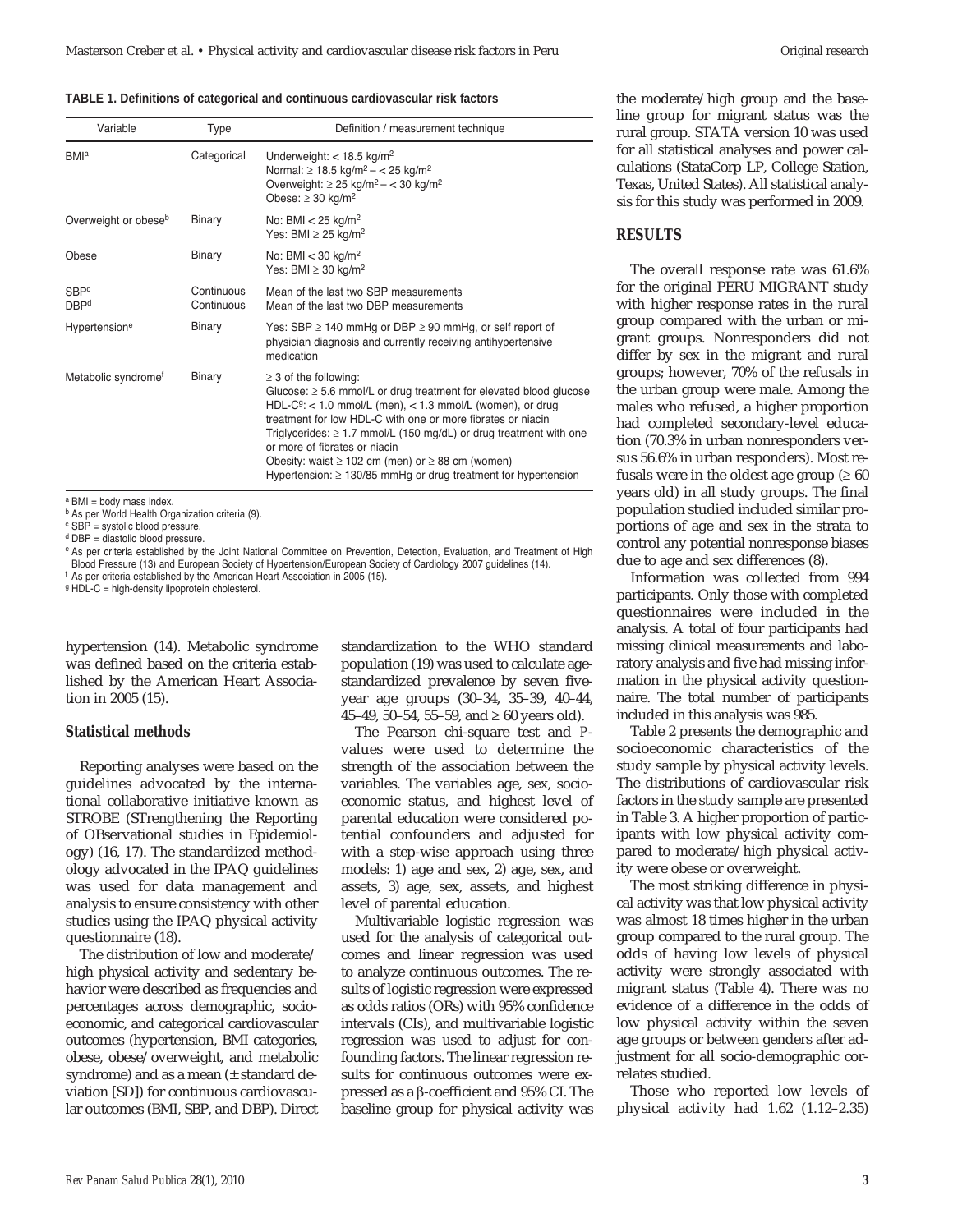**TABLE 2. Distribution and 95% confidence interval (CI)a of demographic and socioeconomic variables, by low and moderate/high physical activity levels, PERU MIGRANT study, Lima and Andean rural regions, 2007** 

|                         |     |             | Low physical        | Moderate/high         |
|-------------------------|-----|-------------|---------------------|-----------------------|
| Demographic and         |     | $(n = 985)$ | activity $(\%)$     | physical activity (%) |
| socioeconomic variables | No. | $\%$        | (95% CI)            | (95% CI)              |
| Age (years)             |     |             |                     |                       |
| $30 - 34$               | 137 | 14.0        | 32.1 $(NA)^b$       | 67.9 (NA)             |
| $35 - 39$               | 142 | 14.4        | 28.7 (NA)           | 73.2 (NA)             |
| $40 - 44$               | 149 | 15.0        | 23.5 (NA)           | 76.5 (NA)             |
| $45 - 49$               | 133 | 13.5        | 21.1 (NA)           | 79.0 (NA)             |
| $50 - 54$               | 143 | 14.6        | 23.8 (NA)           | 76.2 (NA)             |
| $55 - 59$               | 128 | 12.9        | 21.9 (NA)           | 78.1 (NA)             |
| $\geq 60$               | 153 | 15.5        | 32.7 (NA)           | 67.3 (NA)             |
| Sex                     |     |             |                     |                       |
| Male                    | 466 | 47.3        | 24.9 (21.2-28.7)    | 75.1 (71.3-78.8)      |
| Female                  | 519 | 52.7        | 28.3 (24.7-32.0)    | 71.6 (68.0-75.3)      |
| Group                   |     |             |                     |                       |
| Lifetime rural          | 201 | 20.3        | $2.2(0.6-3.7)$      | 97.8 (96.3-99.4)      |
| Rural-to-urban migrant  | 583 | 59.4        | 32.2 (28.6-35.8)    | 67.8 (64.2-71.4)      |
| Lifetime urban          | 201 | 20.3        | 39.2 (33.0-45.4)    | $60.8(54.6 - 67.0)$   |
| Parents' education      |     |             |                     |                       |
| None                    | 447 | 45.4        | 23.2 (19.2-27.3)    | 76.8 (72.7-80.8)      |
| Some primary            | 224 | 22.7        | 23.4 (18.9-27.8)    | 76.6 (72.2-81.1)      |
| Primary+                | 314 | 31.9        | 34.0 (29.2-38.8)    | 66.0 (61.2-70.8)      |
| Assets                  |     |             |                     |                       |
| Lowest                  | 346 | 35.1        | 15.9 (12.3-19.4)    | 84.1 (80.6-87.7)      |
| Middle                  | 327 | 33.2        | 33.7 (29.0-38.3)    | 66.3 (61.7-71.0)      |
| Highest                 | 312 | 31.7        | $31.3(26.3 - 36.3)$ | 68.7 (63.7-73.7)      |
|                         |     |             |                     |                       |

a Prevalences with 95% CIs were directly standardized to the World Health Organization standard population (19).  $<sup>b</sup> NA = not applicable.$ </sup>

**TABLE 3. Distribution and 95% confidence interval (CI)a of cardiovascular risk factors, by low and moderate/high physical activity levels, PERU MIGRANT study, Lima and Andean rural regions, 2007**

| Cardiovascular risk factors                            | No.            | ℅    | Low physical<br>activity $(%)$<br>(95% CI) | Moderate/high<br>physical activity (%)<br>(95% CI) |
|--------------------------------------------------------|----------------|------|--------------------------------------------|----------------------------------------------------|
| Hypertension <sup>b</sup> ( $n = 980$ )                |                |      |                                            |                                                    |
| <b>No</b>                                              | 822            | 84.0 | 82.5 (78.8-86.2)                           | 83.4 (80.9-85.8)                                   |
| Yes                                                    | 158            | 16.0 | 17.5 (13.8-21.2)                           | 16.6 (14.2-19.1)                                   |
| BMI <sup>c</sup> categories <sup>d</sup> ( $n = 979$ ) |                |      |                                            |                                                    |
| Underweight                                            | $\overline{7}$ | 0.7  | $0.63$ (NA) <sup>e</sup>                   | $1.4(0.4 - 2.5)$                                   |
| Normal                                                 | 400            | 40.9 | $32.9(27.8 - 38.1)$                        | 47.0 (43.5–50.5)                                   |
| Overweight                                             | 376            | 38.4 | 41.7 (36.0-47.3)                           | 35.4 (32.0-38.9)                                   |
| Obese                                                  | 196            | 20.0 | 24.8 (19.9-29.6)                           | $16.1(13.7-18.6)$                                  |
| Obese $(n = 985)$                                      |                |      |                                            |                                                    |
| <b>No</b>                                              | 794            | 80.2 | 75.4 (70.6-80.2)                           | 83.9 (81.5-86.4)                                   |
| Yes                                                    | 196            | 19.8 | 24.6 (19.8-29.4)                           | $16.1(13.6 - 18.5)$                                |
| Obese/overweight ( $n = 979$ )                         |                |      |                                            |                                                    |
| <b>No</b>                                              | 407            | 41.6 | 33.6 (28.4–38.7)                           | 48.4 (44.9-51.9)                                   |
| Yes                                                    | 572            | 58.4 | 66.4 (61.3-71.6)                           | $51.6(48.1 - 55.1)$                                |
| Metabolic syndrome <sup>f</sup> ( $n = 985$ )          |                |      |                                            |                                                    |
| <b>No</b>                                              | 752            | 76.4 | 75.7 (70.8-80.6)                           | 79.1 (76.3-81.9)                                   |
| Yes                                                    | 233            | 23.7 | 24.3 (19.4-29.2)                           | 20.9 (18.1-23.7)                                   |
| Total                                                  | 985            | 100  | 257 (26.1)                                 | 728 (73.9)                                         |

a Prevalences with 95% CIs were directly standardized to the World Health Organization standard population (19).

**b** As per criteria established by the Joint National Committee on Prevention, Detection, Evaluation, and Treatment of High Blood Pressure (13) and European Society of Hypertension/European Society of Cardiology 2007 guidelines (14).

 $c$  BMI = body mass index.

<sup>d</sup> As per World Health Organization criteria (9).

<sup>e</sup> NA = not applicable.

<sup>f</sup> As per criteria established by the American Heart Association in 2005 (15).

times the odds (95% CI) of being obese (Table 5). This association was not changed in the fully adjusted model, which took age, sex, and socioeconomic indicators into account.

All participants in Lima lived in shantytowns or in a rural community and were evenly distributed among the lowest, middle, and highest level of assets. The odds of low physical activity were about 2.5 times higher among participants with the most assets.

Only 4.4% of all study participants had sedentary behavior (<150 MET minutes/ week), of which 32 (73.1%) were in the migrant group, 12 (26.9%) were in the urban group, and none were in the rural group. Participants with sedentary behavior were analyzed as part of the low physical activity group because there was not enough power to detect meaningful differences within those with sedentary behavior.

In the adjusted linear regression analysis, the data were not consistent with a true difference in SBP or DBP between those with low and high levels of physical activity (Table 6). There was also no evidence of a true difference in blood pressure, odds of metabolic syndrome, or hypertension among those with low physical activity.

#### **DISCUSSION**

The increased risk of obesity and other chronic diseases among migrants to Westernized countries has been described in the literature (20). The current study set out to describe the differences in physical activity and sedentary behavior between rural-to-urban migrants and lifetime rural and urban residents. Marked differences were found in the patterns of physical activity and obesity among these three groups in Peru. People living in urban areas had much lower levels of activity and higher risk of obesity. The physical activity and obesity profile of migrants from rural-to-urban areas closely resembled the profile of lifelong urban dwellers. This finding strongly suggests that moving to an urban area may have led to reductions in physical activity and an increased risk of obesity.

This study also described the association between low physical activity and cardiovascular risk factors. There was no evidence of an association between low physical activity and the following cardiovascular risk factors: hypertension,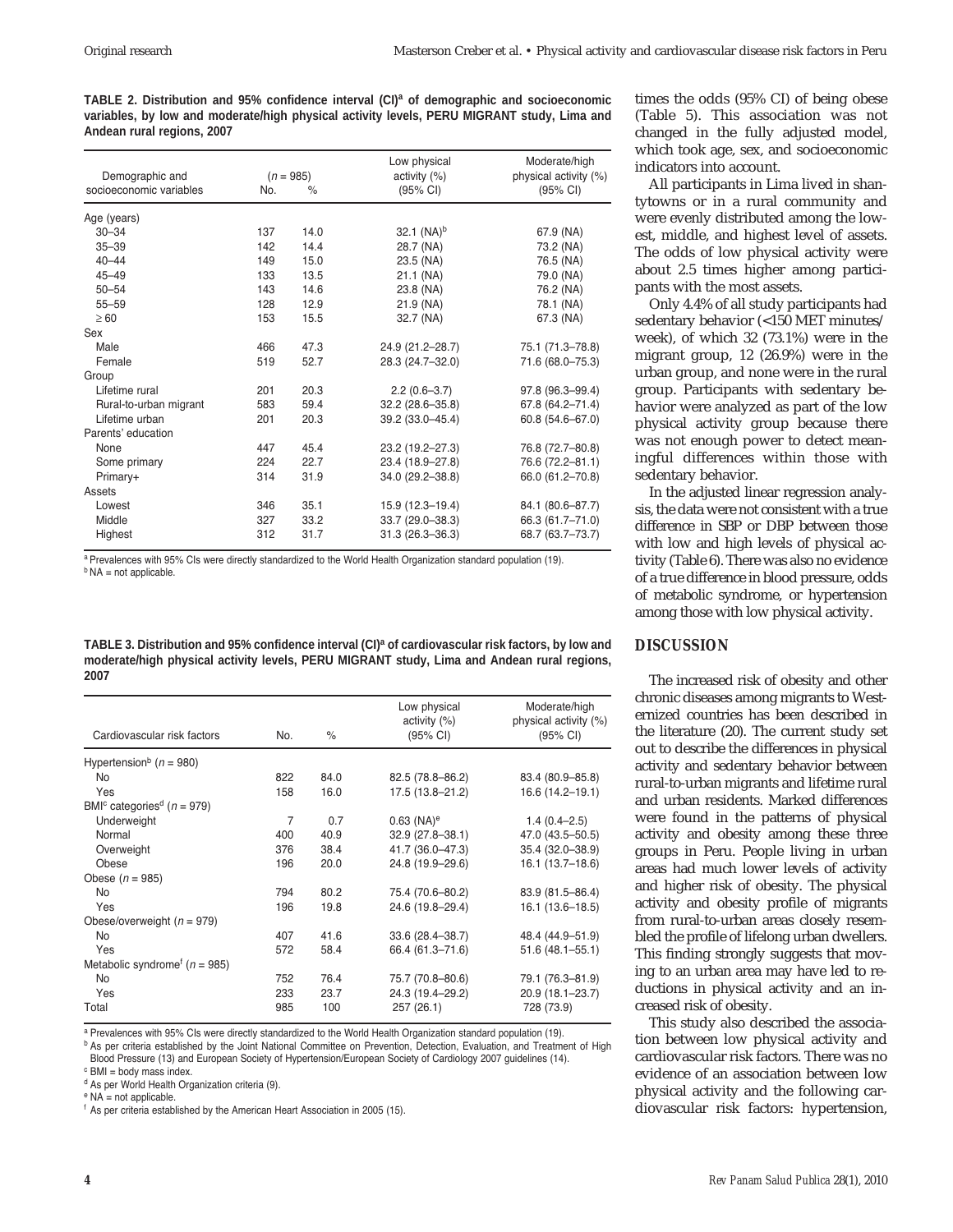| TABLE 4. Crude and multivariable adjusted odds ratio (OR) and 95% confidence interval (CI) for having low physical activity, by demographic and |  |  |
|-------------------------------------------------------------------------------------------------------------------------------------------------|--|--|
| socioeconomic variables, PERU MIGRANT study, Lima and Andean rural regions, 2007                                                                |  |  |

|                             |                |               |           | Adjusted analysis    |                          |                          |                          |                      |  |
|-----------------------------|----------------|---------------|-----------|----------------------|--------------------------|--------------------------|--------------------------|----------------------|--|
| Demographic and             | Crude analysis |               |           | Model 1 <sup>a</sup> |                          | Model 2 <sup>b</sup>     |                          | Model 3 <sup>c</sup> |  |
| socioeconomic variables     | <b>OR</b>      | 95% CI        | <b>OR</b> | 95% CI               | <b>OR</b>                | 95% CI                   | OR                       | 95% CI               |  |
| Age (years)                 |                |               |           |                      |                          |                          |                          |                      |  |
| $30 - 34$ <sup>d</sup>      | 1.0            |               | 1.0       |                      | 1.0                      |                          | 1.0                      |                      |  |
| $35 - 39$                   | 0.77           | $0.46 - 1.29$ | 0.77      | $0.46 - 1.29$        | 0.77                     | $0.45 - 1.30$            | 0.78                     | $0.46 - 1.32$        |  |
| $40 - 44$                   | 0.65           | $0.39 - 1.09$ | 0.65      | $0.39 - 1.09$        | 0.65                     | $0.38 - 1.11$            | 0.63                     | $0.37 - 1.08$        |  |
| $45 - 49$                   | 0.56           | $0.33 - 0.98$ | 0.56      | $0.33 - 0.98$        | 0.57                     | $0.32 - 1.00$            | 0.59                     | $0.33 - 1.04$        |  |
| $50 - 54$                   | 0.66           | $0.39 - 1.12$ | 0.66      | $0.39 - 1.12$        | 0.58                     | $0.34 - 1.00$            | 0.58                     | $0.34 - 1.01$        |  |
| $55 - 59$                   | 0.59           | $0.34 - 1.03$ | 0.59      | $0.34 - 1.03$        | 0.55                     | $0.31 - 0.97$            | 0.56                     | $0.31 - 0.98$        |  |
| $\geq 60$                   | 1.03           | $0.63 - 1.68$ | 1.03      | $0.63 - 1.68$        | 1.17                     | $0.70 - 1.94$            | 1.17                     | $0.69 - 1.97$        |  |
| Sex                         |                |               |           |                      |                          |                          |                          |                      |  |
| Female <sup>d</sup>         | 1.0            |               | 1.0       |                      | 1.0                      |                          | 1.0                      |                      |  |
| Male                        | 0.95           | $0.71 - 1.26$ | 1.01      | $0.76 - 1.33$        | 0.89                     | $0.66 - 1.20$            | 0.93                     | $0.69 - 1.25$        |  |
| Group                       |                |               |           |                      |                          |                          |                          |                      |  |
| Lifetime rural <sup>d</sup> | 1.0            |               | 1.0       |                      | 1.0                      |                          | 1.0                      |                      |  |
| Rural-to-urban migrant      | 20.78          | 7.60-56.81    | 22.32     | $8.15 - 61.18$       | 21.84                    | 7.64-62.46               | 21.43                    | 7.49-61.30           |  |
| Lifetime urban              | 32.56          | 11.63-91.14   | 34.93     | 12.44-98.09          | 34.73                    | 11.81-102.15             | 32.98                    | 11.02-98.63          |  |
| Assets                      |                |               |           |                      |                          |                          |                          |                      |  |
| Lowest <sup>d</sup>         | 1.0            |               | 1.0       |                      | e                        |                          | 1.0                      |                      |  |
| Middle                      | 2.76           | $1.91 - 4.01$ | 2.93      | $2.01 - 4.28$        |                          | $\overline{\phantom{0}}$ | 2.88                     | $1.97 - 4.23$        |  |
| Highest                     | 2.42           | $1.66 - 3.54$ | 2.74      | $1.85 - 4.05$        | $\overline{\phantom{m}}$ | $\overline{\phantom{0}}$ | 2.57                     | $1.72 - 3.84$        |  |
| Parents' education          |                |               |           |                      |                          |                          |                          |                      |  |
| None <sup>d</sup>           | 1.0            |               | 1.0       |                      | 1.0                      |                          | e                        |                      |  |
| Some primary                | 0.85           | $0.58 - 1.26$ | 0.87      | $0.58 - 1.30$        | 0.76                     | $0.50 - 1.14$            | $\overline{\phantom{m}}$ |                      |  |
| Primary+                    | 1.59           | $1.16 - 2.20$ | 1.61      | $1.16 - 2.25$        | 1.33                     | $0.94 - 1.88$            |                          |                      |  |

a Model 1: adjusted for age and sex.

<sup>b</sup> Model 2: Model 1 + assets.

<sup>c</sup> Model 3: Model 2 + highest level of parental education.

<sup>d</sup> Reference variable.

<sup>e</sup> Variable adjusted for in model.

|                                                        | Crude analysis |               | Model 1 <sup>a</sup> |               | Adjusted analysis<br>Model 2 <sup>b</sup> |               | Model 3 <sup>c</sup> |               |
|--------------------------------------------------------|----------------|---------------|----------------------|---------------|-------------------------------------------|---------------|----------------------|---------------|
| Cardiovascular risk factors                            | <b>OR</b>      | 95% CI        | <b>OR</b>            | 95% CI        | <b>OR</b>                                 | 95% CI        | <b>OR</b>            | 95% CI        |
| Obese $(n = 985)$                                      |                |               |                      |               |                                           |               |                      |               |
| No                                                     | 1.0            |               | 1.0                  |               | 1.0                                       |               | 1.0                  |               |
| Yes                                                    | 1.64           | $1.17 - 2.29$ | 1.93                 | $1.34 - 2.76$ | 1.62                                      | $1.12 - 2.35$ | 1.62                 | $1.12 - 2.34$ |
| Overweight/obese ( $n = 984$ )                         |                |               |                      |               |                                           |               |                      |               |
| <b>No</b>                                              | 1.0            |               | 1.0                  |               | 1.0                                       |               | 1.0                  |               |
| Yes                                                    | 1.87           | $1.38 - 2.54$ | 2.03                 | $1.49 - 2.78$ | 1.57                                      | $1.13 - 2.18$ | 1.52                 | $1.09 - 2.12$ |
| BMI <sup>d</sup> categories <sup>e</sup> ( $n = 984$ ) |                |               |                      |               |                                           |               |                      |               |
| Underweight                                            | 0.70           | $0.08 - 5.89$ | 0.54                 | $0.06 - 4.59$ | 0.70                                      | $0.08 - 6.15$ | 0.75                 | $0.09 - 6.55$ |
| Normal                                                 | 1.0            |               | 1.0                  |               | 1.0                                       |               | 1.0                  |               |
| Overweight                                             | 1.71           | $1.23 - 2.39$ | 1.80                 | $1.29 - 2.53$ | 1.44                                      | $1.01 - 2.05$ | 1.41                 | $0.99 - 2.00$ |
| Obese                                                  | 2.18           | $1.48 - 3.24$ | 2.56                 | $1.72 - 3.90$ | 1.97                                      | $1.29 - 3.02$ | 1.94                 | $1.26 - 2.97$ |
| Hypertension <sup>f</sup> ( $n = 985$ )                |                |               |                      |               |                                           |               |                      |               |
| <b>No</b>                                              | 1.0            |               | 1.0                  |               | 1.0                                       |               | 1.0                  |               |
| Yes                                                    | 1.34           | $0.93 - 1.95$ | 1.32                 | $0.89 - 1.98$ | 1.23                                      | $0.82 - 1.85$ | 1.22                 | $0.81 - 1.83$ |
| Metabolic syndrome <sup>g</sup> ( $n = 985$ )          |                |               |                      |               |                                           |               |                      |               |
| <b>No</b>                                              | 1.0            |               | 1.0                  |               | 1.0                                       |               | 1.0                  |               |
| Yes                                                    | 1.29           | $0.81 - 1.57$ | 1.23                 | $0.8 - 1.74$  | 1.08                                      | $0.76 - 1.54$ | 1.05                 | $0.74 - 1.51$ |

| TABLE 5. Crude and multivariable adjusted odds ratio (OR) and 95% confidence interval (CI) for having low physical activity, by cardiovascular risk |  |
|-----------------------------------------------------------------------------------------------------------------------------------------------------|--|
| factors, PERU MIGRANT study, Lima and Andean rural regions, 2007                                                                                    |  |

<sup>a</sup> Model 1: adjusted for age and sex.

<sup>b</sup> Model 2: Model 1 + assets.

<sup>c</sup> Model 3: Model 2 + highest level of parental education.

 $d$  BMI = body mass index.

<sup>e</sup> As per World Health Organization criteria (9).

<sup>f</sup> As per criteria established by the Joint National Committee on Prevention, Detection, Evaluation, and Treatment of High Blood Pressure (13) and European Society of Hypertension/European Society of Cardiology 2007 guidelines (14).<br><sup>g</sup> As per criteria established by the American Heart Association in 2005 (15).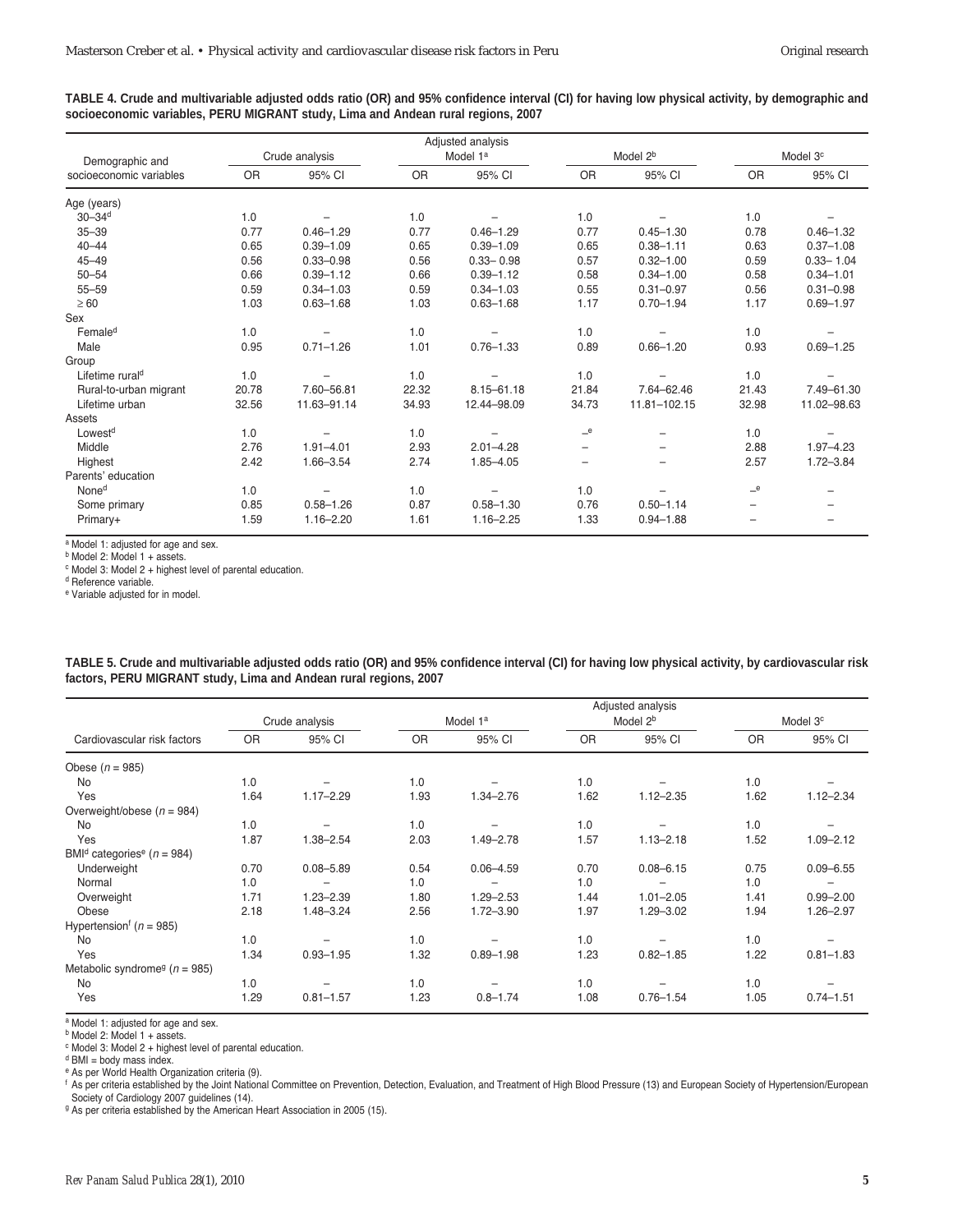**TABLE 6. Multivariable linear analysis of continuous cardiovascular risk factors among those with low physical activity in PERU MIGRANT study, Lima and Andean rural regions, 2007**

|                               | <b>BMI</b> <sup>a</sup> | $SBPb$ (mmHq)          | $DBPc$ (mmHq)             |
|-------------------------------|-------------------------|------------------------|---------------------------|
|                               | <b>B-coefficient</b>    | <b>B-coefficient</b>   | β-coefficient             |
|                               | $(95\% \text{ Cl}^d)$   | $(95% \text{ Cl})$     | $(95% \text{ Cl})$        |
| Unadjusted                    | $1.12(0.47 - 1.78)$     | $0.74(-1.91 - +3.39)$  | $-1.01$ $(-2.43 - +0.41)$ |
| Adjusted Model 1 <sup>e</sup> | $1.28(0.64 - 1.91)$     | $0.52$ (-1.87-+2.91)   | $-0.71$ $(-2.08 - +0.66)$ |
| Adjusted Model 2 <sup>f</sup> | $0.69(0.07 - 1.31)$     | $0.26$ (-2.18 - +2.70) | $-0.60$ $(-2.00 - +0.80)$ |
| Adjusted Model 3 <sup>9</sup> | $0.63(0.01 - 1.25)$     | $0.06$ (-2.38-+2.50)   | $-0.68$ $(-2.07 - +0.72)$ |

a BMI = body mass index.

 $<sup>b</sup>$  SBP = systolic blood pressure.</sup>

<sup>c</sup> DBP = diastolic blood pressure.

 $d$  CI = confidence interval. <sup>e</sup> Model 1: adjusted for age and sex.

<sup>f</sup> Model 2: Model 1 + assets.

<sup>g</sup> Model 3: Model 2 + highest level of parental education.

metabolic syndrome, and SBP and DBP. Though there was power to detect a difference between the physical activity groups and obesity, the study may have been underpowered to detect a difference between physical activity groups and cardiovascular outcomes.

There was a positive association between higher household assets and prevalence of low physical activity. This may be because people with more assets can afford public or private transportation, whereas the poorest people have no option but to walk. These findings highlight the importance of measuring physical activity across multiple domains, instead of exclusively measuring leisure physical activity.

The study results are consistent with others that have found an indirect relationship between increased physical activity and obesity (21). Studies on the prevalence of physical inactivity in Latin America in Brazil (22), Chile (23), Mexico (24), and Peru (25) report that more than two-thirds of the populations they investigated did not meet the minimum recommended level of physical activity in a week (21, 26). This study differs from others in Latin America in that, overall (including participants in both the rural and urban groups), a higher proportion had moderate or high levels of physical activity.

In the PREVENCION study conducted in Arequipa, Peru, the prevalence of low physical activity was 57.6% among urban resident participants (27) compared with 32.2% and 39.2% in the migrant and urban groups in the current study. One reason for the difference between these two studies of urban Peruvians may be differences in the socioeconomic status of the study participants. The PREVENCION participants were more educated than participants of the current study, who were exclusively from poor shantytowns. In the current study, the highest level of education was some secondary school, which would be classified as a low level of education in the PREVENCION study. If the association between lower physical activity and higher socioeconomic status is a true association, and education is a proxy measure of socioeconomic status, then the PREVENCION study would be expected to have a higher prevalence of inactivity.

The current study found no difference in physical activity levels between males and females. It is unlikely that the similar physical activity levels between men and women were due to underrepresentation of the most active males. Physical inactivity was associated with higher household assets, and the largest group of nonresponders was urban males with higher education (70.3% versus 56.6% in urban responders) (8). The similarity in physical activity levels between men and women was inconsistent with other studies from Latin America, including cross-sectional studies in Columbia (28), Brazil (29), and the PREVENCION study (30). This study included rural residents whereas other studies only included urban residents. There may be differences in perceptions of safety between rural and urban settings. In rural areas, women may have more social support and feel safer to participate in physical activity (31). Data on the perceptions of safety were not collected in this study so that association was not described.

#### **Limitations**

A potential weakness in studies of health effects among rural-to-urban migrants stems from the fact that there are multiple reasons for migration. In some cases, various health conditions may actually be a cause rather than a symptom of migration. In other words, some people may migrate for reasons related to their health (e.g., those who are not physically able to cope with the demands of living in a rural area). On the other hand, some migrants may be healthy individuals who have the resources to move to the city and simply prefer an urban lifestyle. Another type of migrant (perhaps the most common) includes those who move to urban areas solely to find work. Because there is no "typical" migrant, making valid comparisons between migrant and nonmigrant groups can be problematic. In the current research, however, the potential for selection bias is most likely reduced (although it cannot be discounted altogether) due to the unique context offered by the Peruvian study setting. Because most mass migration to Lima was driven by fear of violence and political instability, Peruvian migrants are less likely to be atypical as a group. Therefore, compared to other migrant studies, selection bias is likely to have been less of a problem in this setting (8).

Another potential study limitation involves the survey instrument. The IPAQ questionnaire was used to assess physical activity because it has been validated in 12 countries worldwide—including Guatemala and Brazil in Latin America (32); it is culturally adaptable; and it measures physical activity across four different domains. The potential weaknesses of the questionnaire stem from three types of information bias that may be introduced during data collection: both interviewer and observer bias, which may have been present in the current research due to the use of faceto-face interviews, as recommended for studies in low- and middle-income countries (18), and recall bias, which was also likely to have been introduced in the current study's assessment of physical activity over "last seven days."

In addition, the limitations of the cross-sectional study design prohibit causal interpretation of the direction of the relationship between physical activ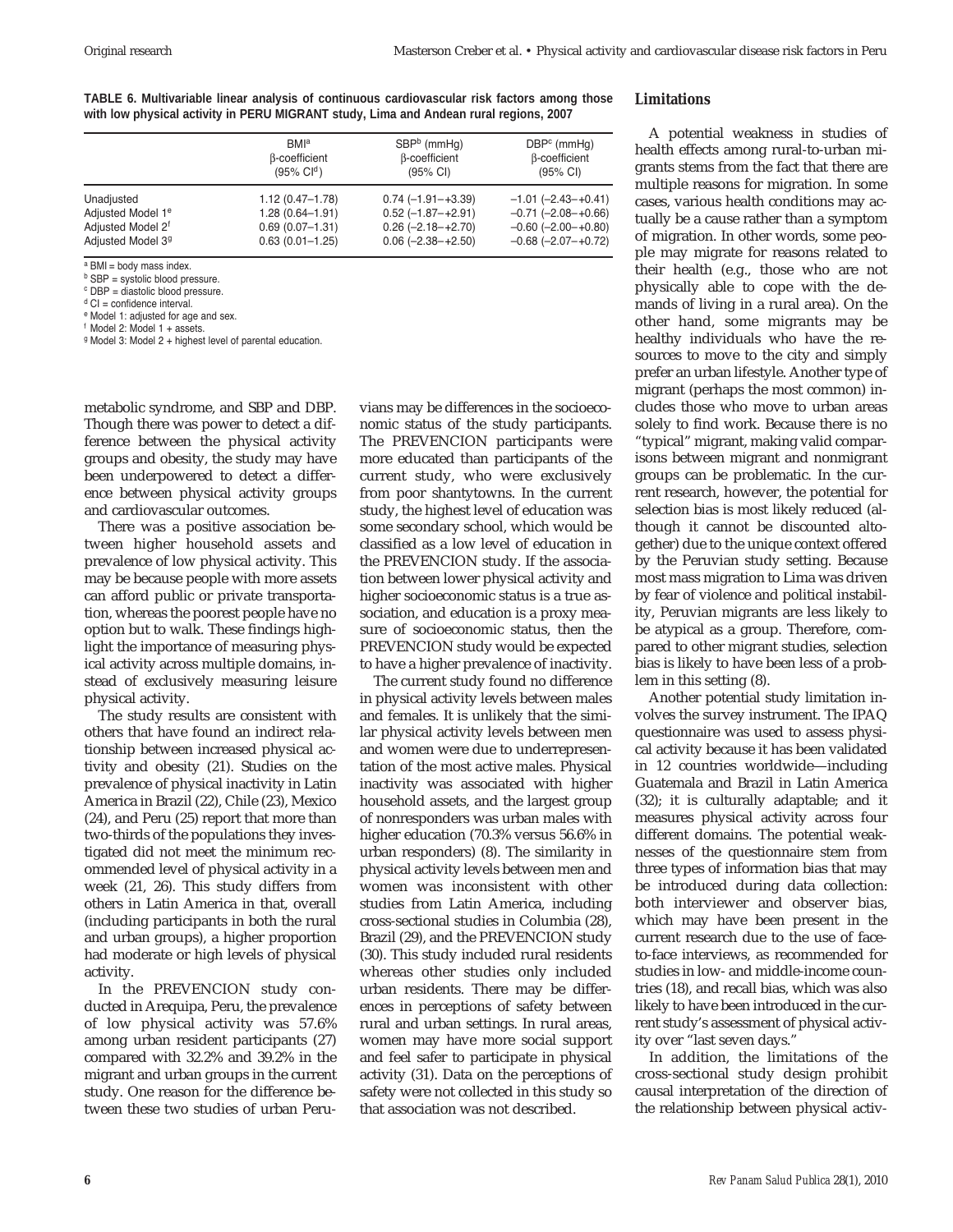ity and obesity. However, temporal causality can reasonably be inferred: higher levels of physical activity may be one of the primary explanatory factors for lower cardiovascular risk among rural participants living in Peru. Based on the current study, the rural group had a lower mean BMI and higher levels of physical activity, whereas the migrant and urban groups had similar BMI and physical activity distributions.

#### **Implications for public health**

The PERU MIGRANT study achieved its objectives of describing both 1) the differences in physical activity and 2) the association between low physical activity and cardiovascular risk factors between migrant and nonmigrant populations in a low-income setting. It also provides a clear example of how the use of culturally specific physical activity profiles (based on typical exertion levels among residents of rural regions such as the Andes versus more sedentary environments such as Lima) can have a dramatic impact on obesity prevention strategies and the promotion of physical activity. The relationship between physical activity and obesity is culturally and contextually relevant because environments drive factors relating to the normalized quantities of physical activity.

The findings from the current study suggest that people living in rural areas have high physical activity levels that drop markedly when they migrate to an urban environment. These results are important not only for Peruvians living in urban environments but also for any migrants who move from rural-to-urban environments and adapt urbanized lifestyles. As migrants become more urbanized and their nutrition and level of physical activity adapt to a Westernized lifestyle, their risk of obesity and other chronic diseases such as type 2 diabetes increases (20).

Interventions that aim to reduce obesity and chronic diseases among migrant groups should be culturally tailored and language specific, according to a recent systematic review on obesity prevention programs among migrants in developing countries (20). These interventions should aim to maintain the higher physical activity levels associated with rural environments at an early stage of migration. Targeting migrants early may be more effective than strategies aimed at increasing their level of physical activity after they have already adapted to the sedentary lifestyle of long-term urban

dwellers. Implementing intervention and evaluation programs is important for reducing the high prevalence of overweight and obesity among migrant communities in Peru.

**Acknowledgments.** This work was funded by a Wellcome Trust Masters Research Training Fellowship and a Wellcome Trust PhD Studentship to JJM (GR074833MA). LS is supported by a Wellcome Trust Senior Research Fellowship in Clinical Science. The CRONICAS Center of Excellence in Chronic Diseases at UPCH is funded by the National Heart, Lung and Blood Institute at the U.S. National Institutes of Health, Department of Health and Human Services, under contract no. HHSN-268-2009- 00033-C. The authors express their gratitude to various colleagues at UCPH, A.B. PRISMA (Lima, Peru), and several others in the United Kingdom, as well as to the staff and the team of field workers that contributed to different parts of the study. Most importantly, their sincere gratitude is extended to the people that agreed to take part in the research, and to Juan Francisco Chiroque, Candice Romero, and Lilia Cabrera, who coordinated the fieldwork phase of the study.

#### **REFERENCES**

- 1. Jamison DT, Breman JG, Measham AR, Alleyne G, Claeson M, Evans DB, et al., editors. Disease control priorities in developing countries. 2nd ed. New York: Oxford University Press: 2006
- 2. Mendis S. Cardiovascular risk assessment and management in developing countries. Vasc Health Risk Manag. 2005;1(1):15-8.
- 3. World Health Organization. The world health report 2002: reducing risks, promoting healthy life. Geneva: WHO; 2002.
- 4. Lanas F, Avezum AM, Bautista L, Diaz R, Luna M, Islam S, et al. Risk factors for acute myocardial infarction in Latin America: the INTERHEART Latin American study. Circulation. 2007;115(9):1067–74.
- 5. Morris JN, Heady JA, Raffle PA, Roberts CG, Parks JW. Coronary heart-disease and physical activity of work. Lancet.  $1953;265(6795)$ : 1053–7.
- 6. Giannuzzi P, Mezzani A, Saner H, Bjornstad H, Fioretti P, Mendes M, et al. Physical activity for primary and secondary prevention. Position paper of the Working Group on Cardiac Rehabilitation and Exercise Physiology of the European Society of Cardiology. Eur J Cardiovasc Prev Rehabil. 2003;10(5):319–27.
- 7. Jacoby E, Bull F, Neiman A. Rapid changes in lifestyle make increased physical activity a priority for the Americas. Rev Panam Salud Publica. 2003;14(4):223–5, 226–8.
- 8. Miranda II, Gilman RH, García HH, Smeeth L. The effect on cardiovascular risk factors of migration from rural to urban areas in Peru: PERU MIGRANT Study. BMC Cardiovasc Disord. 2009;9(1):23.
- 9. World Health Organization. Obesity: preventing and managing the global epidemic. Report of a WHO consultation. Geneva: WHO; 2000. (WHO Technical Report Series, No. 894).
- 10. Nuffield Council on Bioethics (UK). The ethics of clinical research in developing countries: a Discussion Paper. London: NCOB;1999.
- 11. Nuffield Council on Bioethics (UK). The ethics of research related to healthcare in developing countries. London: NCOB; 2002.
- 12. U.S. Department of Health and Human Services. 2008 Physical Activity Guidelines for Americans. Washington: DHHS: 2008.
- 13. Chobanian AV, Bakris GL, Black HR, Cushman WC, Green LA, Izzo JL Jr, et al. The Seventh Report of the Joint National Committee on Prevention, Detection, Evaluation, and Treatment of High Blood Pressure: the JNC 7

report. JAMA. 2003;289(19):2560–72. Epub 2003 May 14.

- 14. Mancia G, De Backer G, Dominiczak A, Cifkova R, Fagard R, Germano G, et al. 2007 Guidelines for the management of arterial hypertension: The Task Force for the Management of Arterial Hypertension of the European Society of Hypertension (ESH) and of the European Society of Cardiology (ESC). Eur Heart J. 2007;28(12):1462–536. Epub 2007 Jun 11.
- 15. Grundy SM, Cleeman JI, Daniels SR, Donato KA, Eckel RH, Franklin BA, et al. Diagnosis and management of the metabolic syndrome: an American Heart Association/National Heart, Lung, and Blood Institute scientific statement. Curr Opin Cardiol. 2006;21(1):1–6.
- 16. Vandenbroucke JP, von Elm E, Altman DG, Gøtzsche PC, Mulrow CD, Pocock SJ, et al. Strengthening the Reporting of Observational Studies in Epidemiology (STROBE): explanation and elaboration. PLoS Med. 2007;4(10): e297.
- 17. von Elm E, Altman DG, Egger M, Pocock SJ, Gøtzsche PC, Vandenbroucke JP, et al. The Strengthening the Reporting of Observational Studies in Epidemiology (STROBE) state-